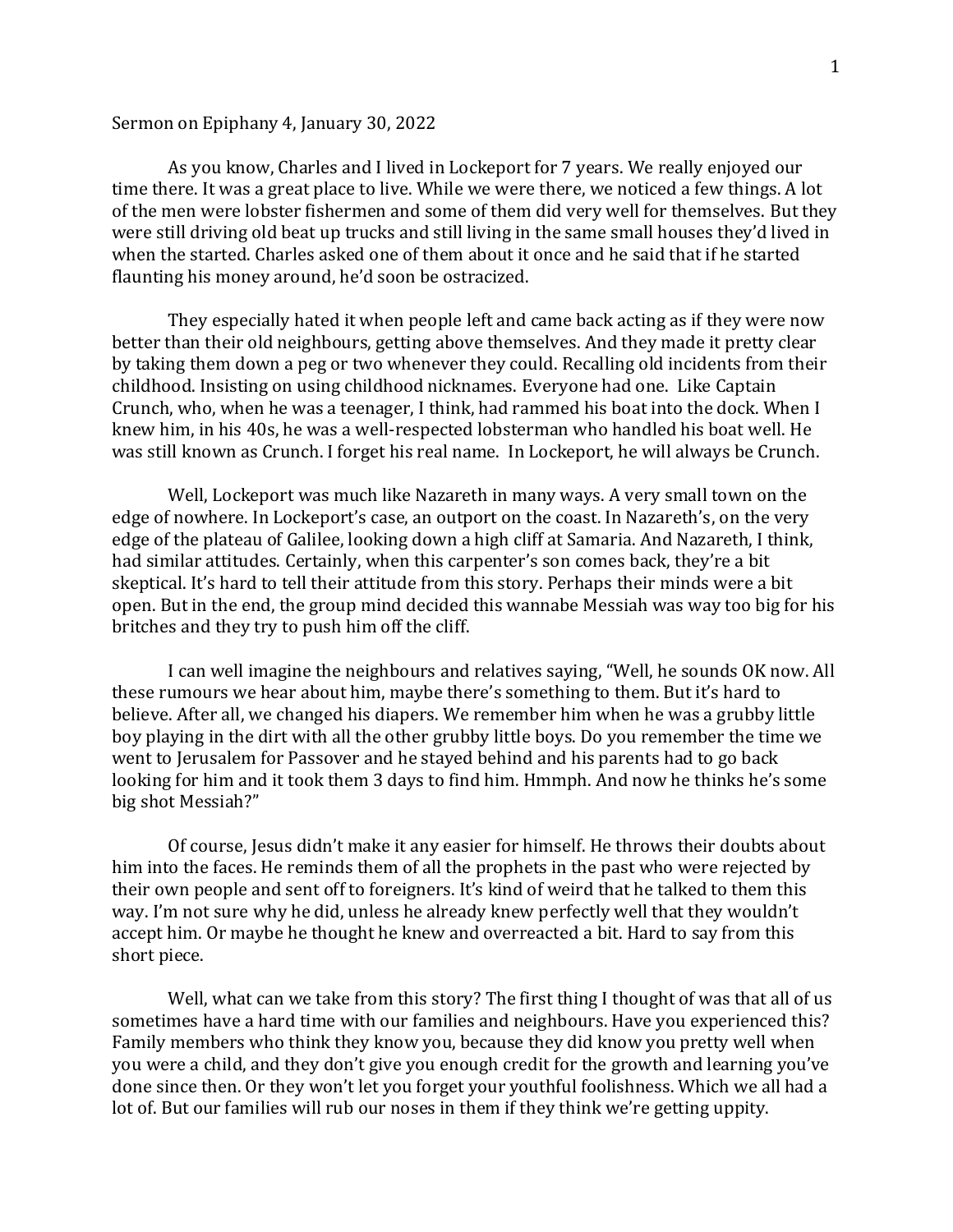Well, if you find your family has typecast you and isn't letting you grow or change or be the new you, isn't giving you credit for your wisdom and experience and the things you know and have learned over the years, take heart. You are in good company. Jesus had the same problems. His own family thought he needed keeping under control because he was getting out of hand. His neighbours found him so annoying they tried to kill him. He knows what it's like to have your nearest and dearest rejecting you. It's still hard to bear, but it's not just you. It's a thing a lot of people have experienced. Humanity's way of keeping people in their place. But, like Jesus, you don't have to stay in your place. You have options.

A second thing we might take from this is to ask ourselves if we do this to others? Do we think we know people so well that we can't see the changes in them? The growth in them? Do we think that because we've known someone for 70 years we have some kind of right to say who they are and to try to make them stay the same way they have always been? Not consciously, I'm sure. But most groups of people do this. Does our church do this? Maybe reject the ministry of someone because 20 years ago they did this or that? Maybe remember when they didn't speak up much and so disregard what they say now they have more confidence or encouragement? It's worth thinking about. Are we accepting people for who they are now? Or are we still seeing them the way they were when we first met them?

And the third thing that occurred to me popped into my head reading the Jeremiah reading today. God calls Jeremiah to be his prophet. And Jeremiah says, "I can't do that. I'm only a boy." How many times have we ourselves been told, "You can't do that. You're only …. Only a boy. Only a girl. Only …whatever." How many times have we told ourselves these things? Maybe as a kid our parents told us we were stupid, possibly when we were doing something foolish. But that stuck with us and now we feel stupid. Every time we make a mistake, we say it to ourselves again. Or they told us we were not good at math. Or we couldn't sing. Or whatever. And we accepted that judgement and still believe it today. And repeat it to ourselves. When we do that, we are acting like that crowd.

It's good for us to remember that often our parents said these things in a fit of anger when we'd done something foolish, as children do. It might not have been their considered opinion. It's also important to remember that they might have been wrong. And that our parents may have been too tired and too busy to actually see into our depths even then. And also that, in the last 60 years or so, we might possibly have learned a few things. And that it is possible for us to learn and grow and change and develop.

Take note that God called Jeremiah and didn't take his excuse for an answer. He says, "Don't say you're only a boy. You're going to be a great prophet." And he called Jesus even though he was from a small town. Jesus really was the Messiah. That was a possibility his neighbours didn't seem to consider when they thought he was getting all uppity. It's a possibility the scribes and Pharisees and Sadducees didn't seem to consider when they were trying to get rid of him. It's a possibility we should consider when we think God might be calling us. Maybe God knows something about us that we don't know, and our family and neighbours didn't know either. Maybe we aren't stupid or whatever after all. Maybe we can actually take on this new role God is calling us to, and do a good job of it.